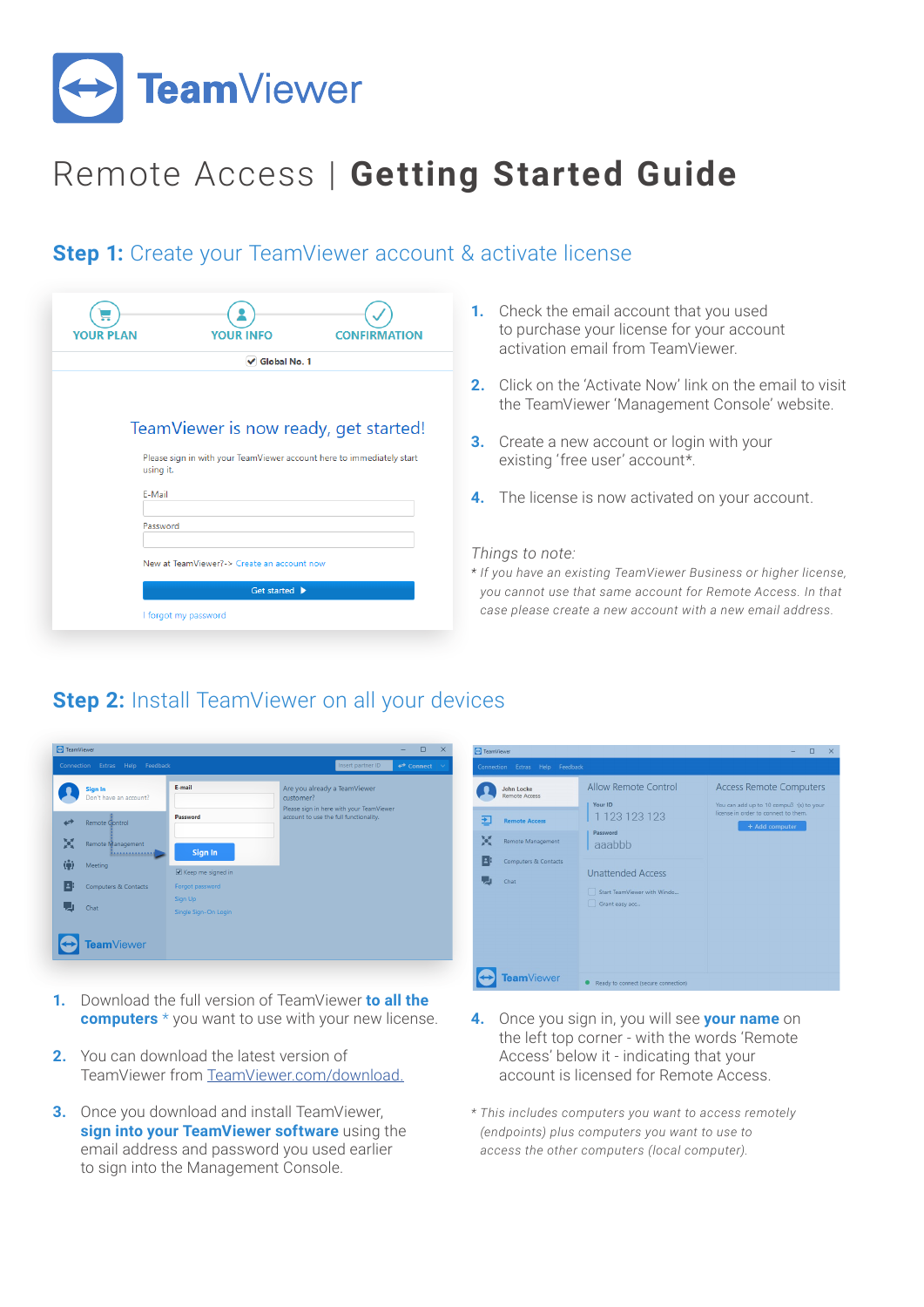

## **Step 3:** Prepare your endpoint computer(s) for Remote Access

**Windows:**

**Mac:**



Open TeamViewer options



- **1.** On any endpoint computer, launch TeamViewer, go to Options and go to the **"Security"** tab.
- **2.** Choose a personal password. This password will be used later to connect to the device.



**3.** Close the options and note down the ID under **"Your ID"** in the **"Remote Access"** tab.